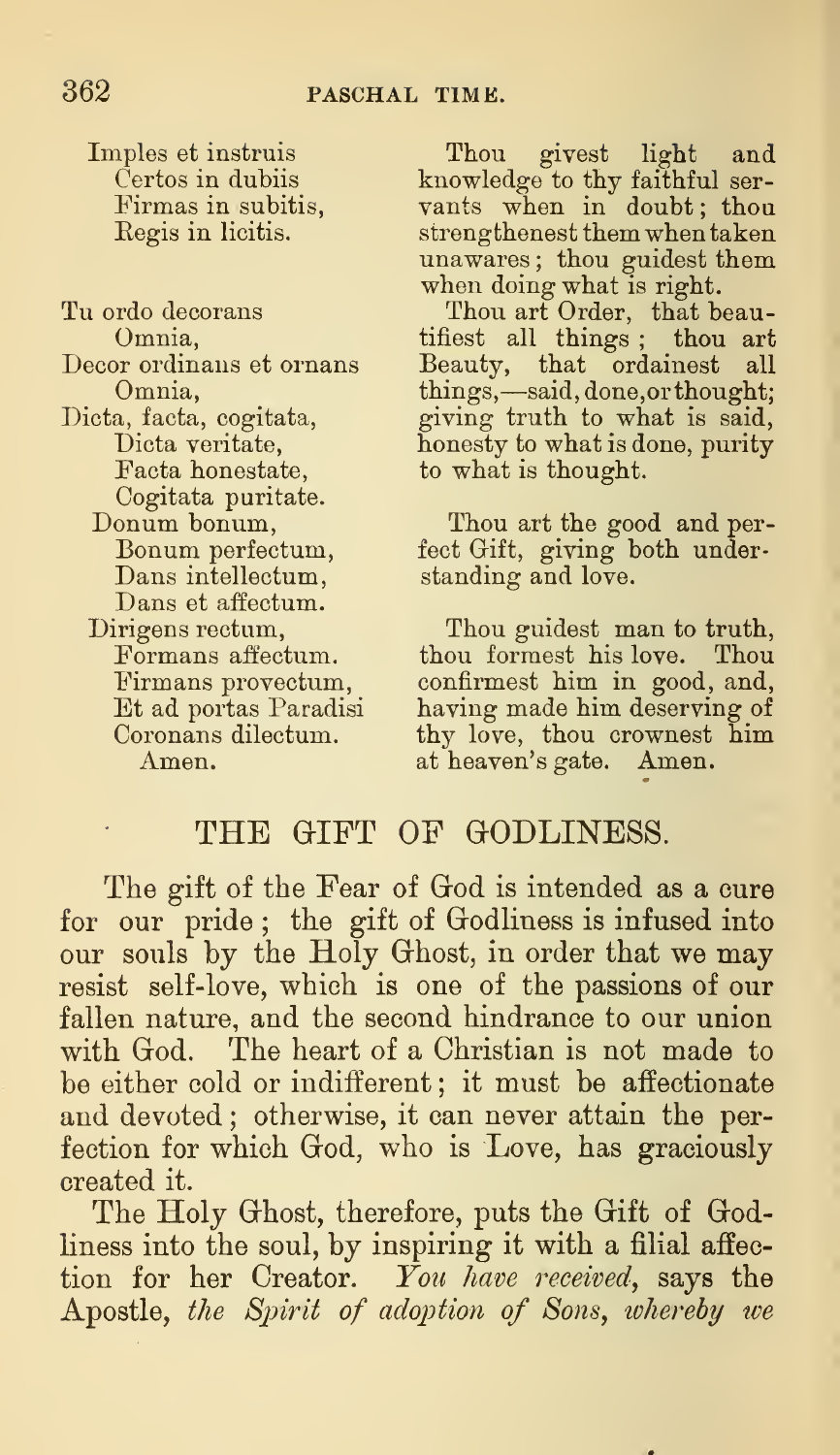cry to our God, Abba! Father!<sup>1</sup> This disposition makes the soul alive to whatsoever regards God's honour. It enables man to nourish within him a sorrow for his sins, in consideration of the divine mercy which has borne with and forgiven him, and of the Sufferings and Death of his Redeemer. It makes him thirst for God's glory to be ever spreading ; he would, if he could, bring all his fellow-creatures to adore this God; he feels most keenly every insult that is offered to so dear a King. His greatest joy is to see others growing in their love and devotedness in the service of the sovereign Good. He is filled with filial submission to his Heavenly Father, whose every will he is most ready to do, cheerfully resigned to whatsoever he may appoint.

His Faith is unhesitating and fervent. Affectionately docile to the Church, he is always in the disposition of mind to abandon his most cherished ideas the moment he discovers them to be, in any way, out of harmony with her teaching or practice, for he has an instinctive horror of novelties and insubordination.

This devotedness to God, which results from the gift of Grodliness, and unites the soul to her Creator by filial love, makes her love all God's creatures, inasmuch as they are the work of his hands and belong to him.

The Blessed in heaven hold the first place in the fraternal affection of such <sup>a</sup> Christian. He has <sup>a</sup> most tender love for the holy Mother of God, and is zealous for her honour ; he venerates the Saints ; he is a warm admirer of the courage of the Martyrs, and of the heroic actions of the servants of God; he delights in reading of their miracles, and has a devotion to their sacred Relics.